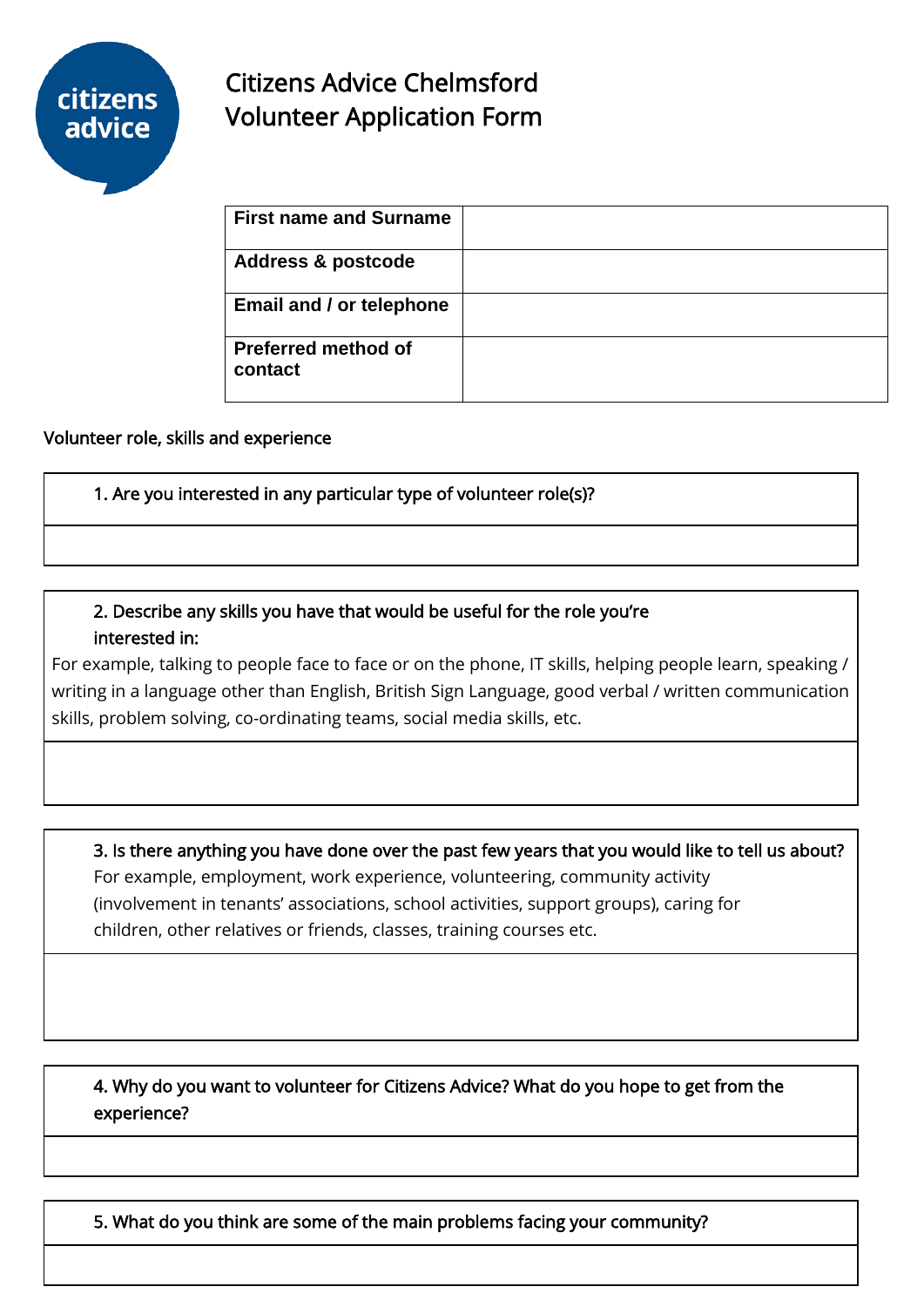#### Availability

It's useful to know when you will be available to volunteer. Please indicate below the times when you are generally available:

|           | Monday | Tuesday | Wednesday | Thursday | Friday |
|-----------|--------|---------|-----------|----------|--------|
| Morning   |        |         |           |          |        |
| Afternoon |        |         |           |          |        |

6. How many hours per week, or days per week would you like to volunteer for?

7. Are there any times that you're unlikely to be available, e.g. school holidays?

8. Is there anything else you would like to say about yourself?

9. Are there any adjustments we can make to assist you in your application and /

or interview? This information will be treated as confidential.

10. Is there any equipment or support that we can provide to help you carry out the volunteer role itself?

This information will be treated as confidential. Please be assured that we will be supportive in discussing any adjustments with you at any stage of the recruitment and selection process.

#### References

Please give the names and addresses and emails of two people, who know you in a work related, academic or professional capacity. For example, an employer, teacher or tutor, colleagues or excolleagues, or someone who knows you well (other than your family).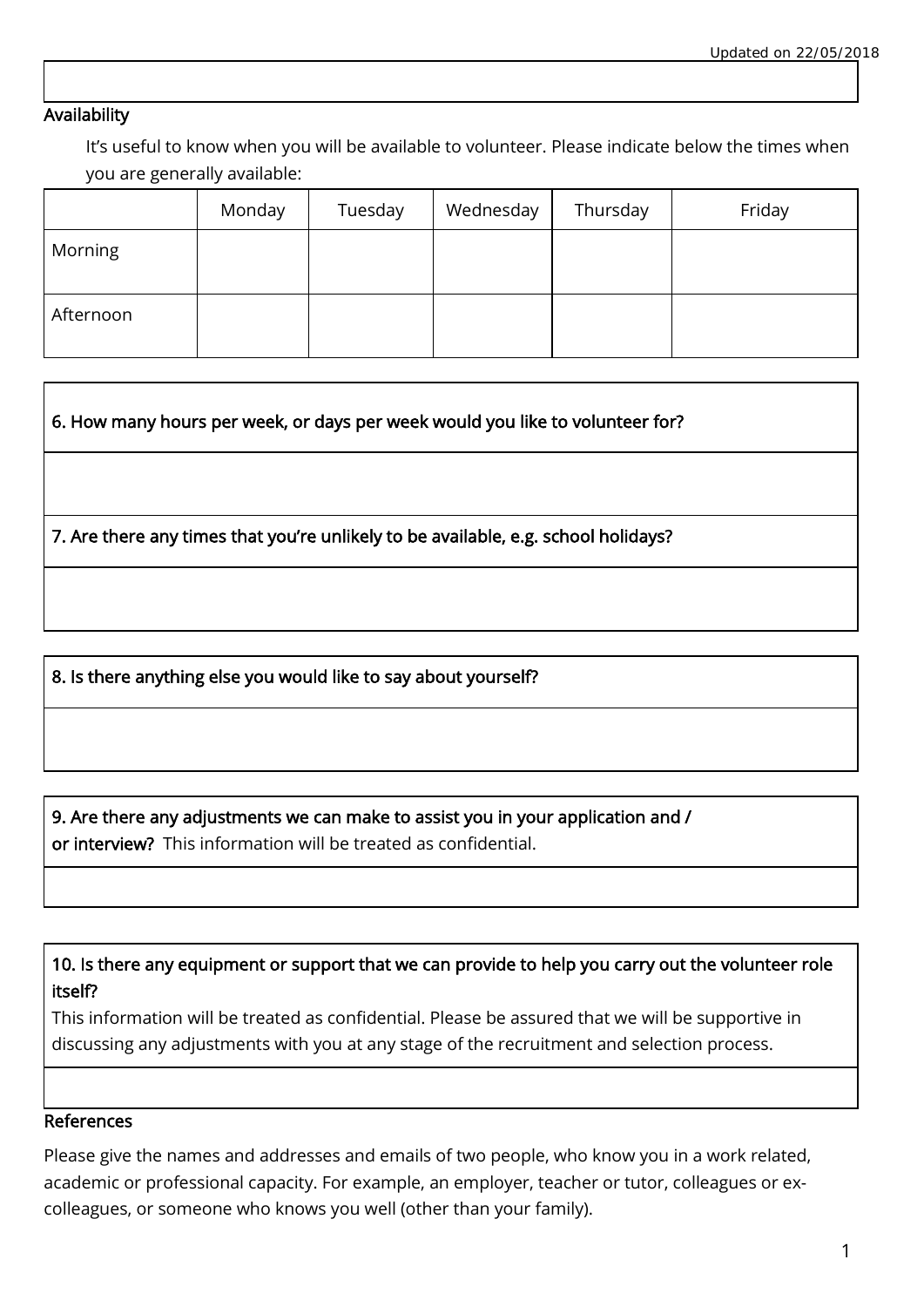#### Referee 1:

| Name:                         |  |
|-------------------------------|--|
| Address and postcode:         |  |
| Email address / contact       |  |
| In what capacity do they know |  |

#### Referee 2:

| Name:                         |  |
|-------------------------------|--|
|                               |  |
| Address and postcode:         |  |
|                               |  |
|                               |  |
| Email address / contact       |  |
|                               |  |
| In what capacity do they know |  |

### How did you hear about this volunteering opportunity?

Please give details below:

#### Our policy on convictions

Our policy is in place to make sure ex-offenders are treated fairly. We consider each offence individually, looking at issues like risk to the client, how long ago it took place, the circumstances and whether they are relevant to the volunteer role. Anyone with a conviction for a sexual offence against a child or vulnerable adult is considered unsuitable to volunteer.

Chelmsford Citizens Advice will ask about unspent convictions after a conditional volunteer role or employment offer. Having a criminal record is not in itself a barrier, and we will only take relevant convictions or sexual offences into account. If you are concerned about this and would like to discuss your individual circumstances further, please contact Recruitment@chelmsfordcab.org

Entitlement to work or volunteer. If you are from outside the EU / EEA, it's important you check you are permitted to volunteer or carry out 'unpaid work' in addition to your main reason for entering the country, to avoid jeopardising your visa status. If you cannot find the answer clearly on your immigration documentation, contact the UK Border Agency [\(www.gov.uk/contact-ukvi-inside-outside-uk\)](http://www.gov.uk/contact-ukvi-inside-outside-uk)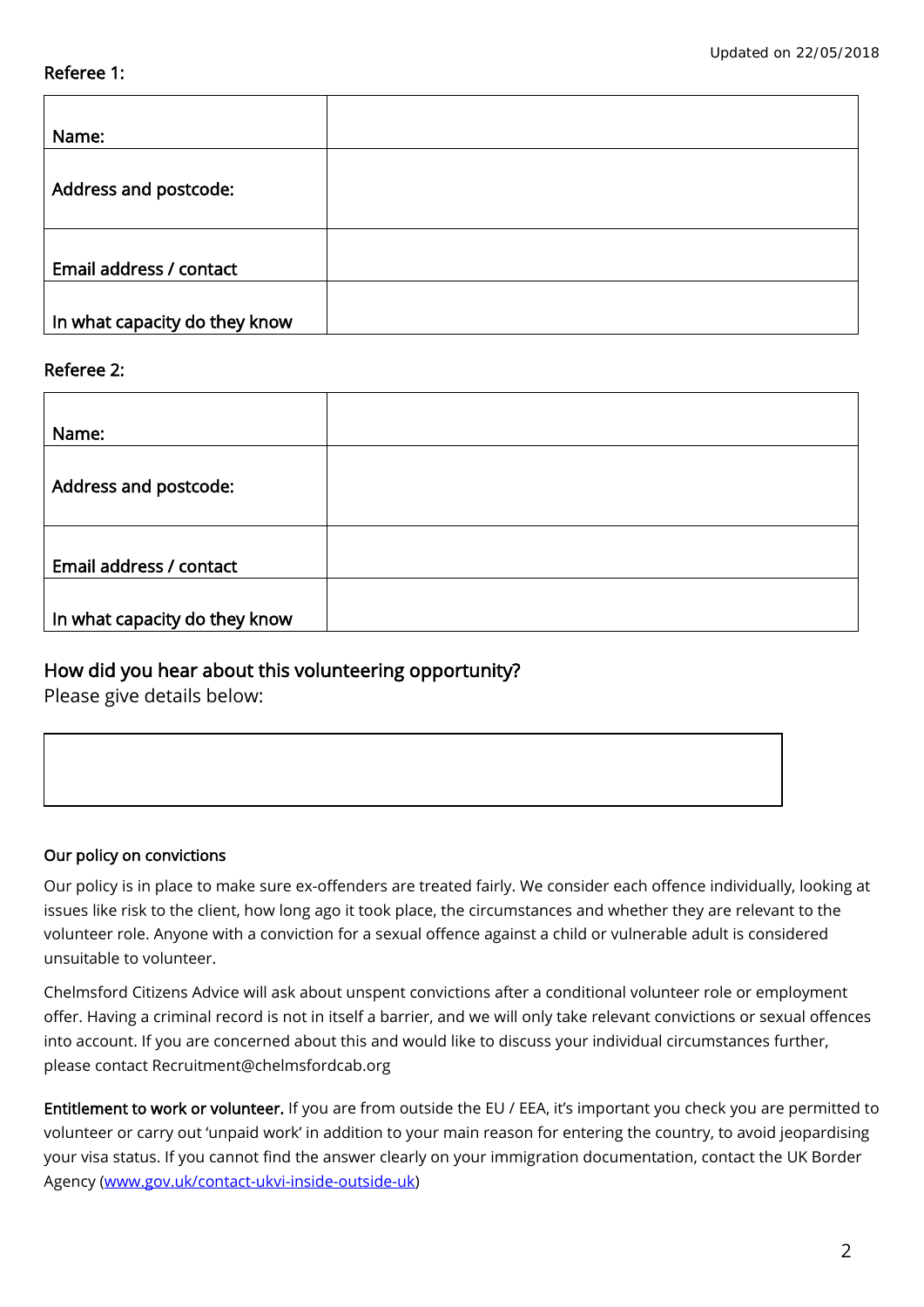#### **Declaration**

All the information I have provided above is accurate to the best of my knowledge.

Signed: Date:

If you have given us any information about your health, disability or access requirements, under data protection law we need your explicit consent to hold or use that information. We will only use it in order to allow us to make reasonable adjustments and/or to keep you safe, and it will be held securely.

I give my consent for this information to be used by Chelmsford Citizens Advice

Signed: Date:

Please return this form to: Recruitment Citizens Advice Chelmsford Burgess Well House, Coval Lane Chelmsford CM1 1FW Telephone 01245 205605 [recruitment@chelmsfordcab.org](mailto:recruitment@chelmsfordcab.org) How we will use your information

The information you give us on this form will be used to help us decide whether to recruit you as a volunteer - this is our 'legitimate interest' under data protection law. It will only be seen by staff involved in the recruitment process, and will be stored securely. We do not retain unsuccessful application forms. If you are recruited we will retain your contact information in order to involve and support you. We will also collect additional information, such as next of kin details, and over time records of training, support meetings and where relevant, appraisals. Again, it will be kept securely, and only those people who need to see your information in order to involve you will have access to it.

All use of volunteer information will be relevant to their involvement, and may include:

- Contacting volunteers when necessary
- Making changes to role, support or equipment to improve accessibility
- Monitoring statistical details of our volunteers
- Providing ongoing support to volunteers
- Monitoring the quality of advice given to clients
- Addressing problems or complaints

You have legal rights over your data, including access to it, and the right to ask that it is corrected, restricted or deleted. There is more information on these rights on the Information Commissioner's Office website: [www.ico.org.uk](http://www.ico.org.uk/)

If you have any questions about the use of your data, please contact Recruitment@chelmsfordcab.org



# Volunteer diversity monitoring information and form

Citizens Advice values diversity, promotes equality, and challenges discrimination. We welcome and encourage volunteer applications from